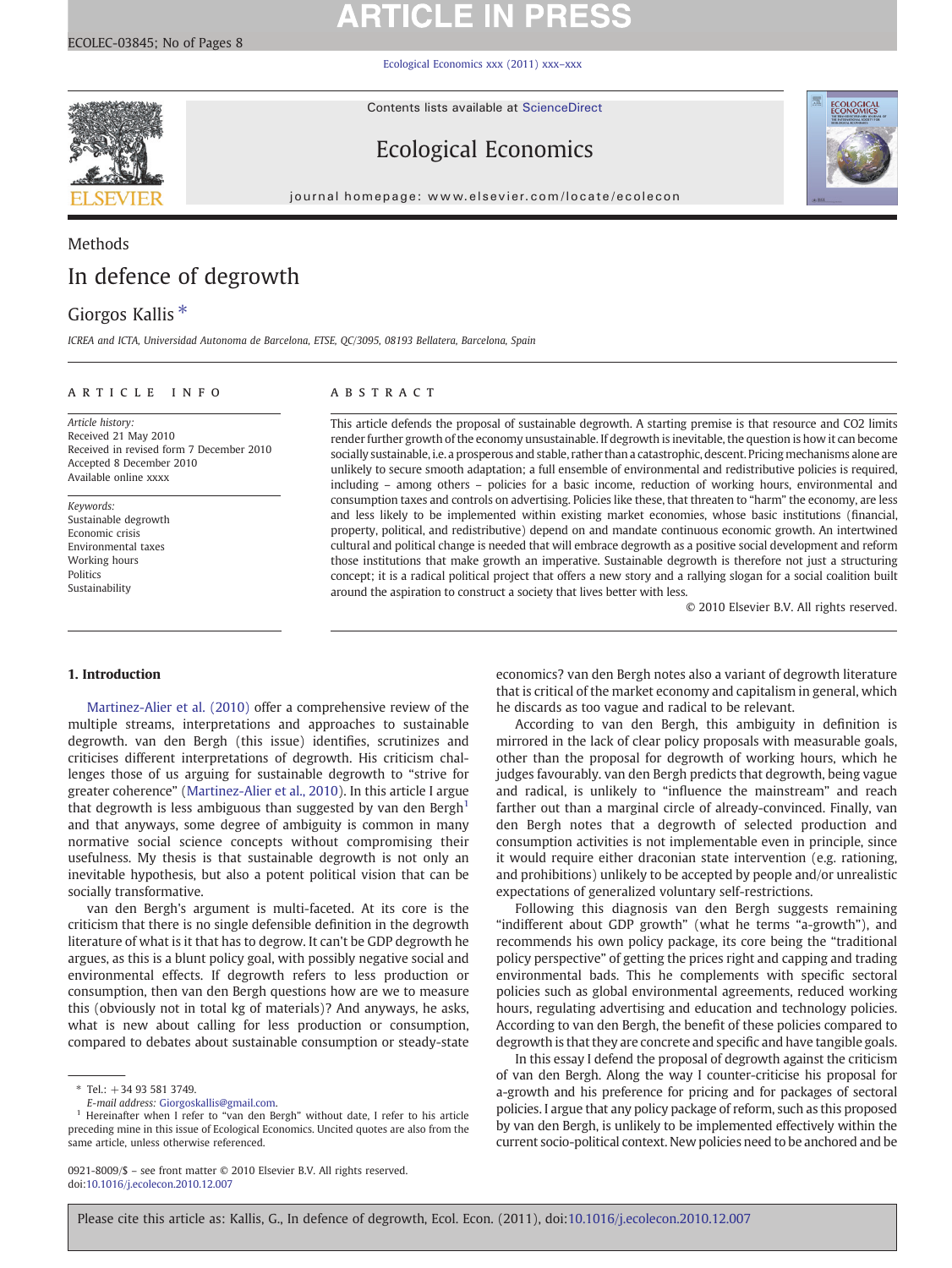part and parcel of a new overarching vision that does explicitly away with the imperative of growth, the main impediment to the type of policies advocated by van den Bergh. Sustainable degrowth is meant to offer such a vision; it is not meant to offer the single operational criterion, indicator or policy instrument that van den Bergh is looking for. It is an umbrella keyword, a multi-faceted framework that gives purpose and connects different policies and citizen initiatives. And it is a concept that builds on a deep and long philosophical, cultural, anthropological and institutional critique of the notions of growth and development (Castoriadis, 1985; Illich, 1973) that I am afraid is missed by van den Bergh, and as a result oversimplified into the gross category "radical".

Sections 2 and 3 introduce the proposal of sustainable degrowth. Section 2 offers a – coherent - enough for the purposes of this essay – formulation of sustainable degrowth. There are multiple intellectual pathways to degrowth (Bayon et al., 2010; Martinez-Alier et al., 2010); for consistency I will follow an approach familiar with ecological economists, defining after Herman Daly and Joan Martinez-Alier degrowth as a socially sustainable reduction of society's throughput (or metabolism). Throughput reduction is incompatible with further economic growth, and will entail in all likelihood economic (GDP) degrowth. I will also explain "the new wine in the bottle", i.e. where and how degrowth departs from (and adds to) steady-state economics. Next, Section 3 discusses "how do we get from here to there", presenting some of the macro-policies put forward by the degrowth movement and explaining the logic behind them.

Sections 4–6 focus on particular elements of van den Bergh's argument. Section 4 discusses the issue of measurement, i.e. what is to degrow. My argument is that progress towards sustainable degrowth can be measured in different ways; there is no single undeniable indicator. This is not a reason to discard the idea; normative concepts such as liberty or equality are also not unequivocally measurable, but they are useful. Note that growth and welfare are also not measured "correctly". GDP is a social convention fit for certain purposes and unfit for others; in the same way we can, if we wish, develop – imperfect – sustainable degrowth metrics as fit for purpose and context.

Section 5 argues contra van den Bergh, that we cannot afford to be agnostic to growth (i.e. a-growth). We need to take an active position and change the institutions that make GDP the natural goal of our societies. And Section 6 explains why serious caps and price changes are possible only within a society that has accepted sustainable degrowth as a desirable possibility and works to realise it.

Section 7 exposes a key difference between myself and van den Bergh. This concerns the way in which we perceive social we ascribe to. I propose that big social change does not take place by appealing to those in power, but by bottom-up movements that challenge established paradigms; scientists have a role to play as partners in these movements, offering – and problematizing – structuring concepts. Seen from this perspective, a radical idea, such as degrowth is not doomed to fail. Finally, Section 7 argues that the implementation of a degrowth transition is not as difficult as assessed by van den Bergh, and it is neither totalitarian nor romantically idealistic. All it takes is a little bit more belief on our collective capacity to plan social change.

## 2. Defining Degrowth

Sustainable degrowth can be defined from an ecological–economic perspective as a socially sustainable and equitable reduction (and eventually stabilisation) of society's throughput. Throughput refers to the materials and energy a society extracts, processes, transports and distributes, to consume and return back to the environment as waste (Daly, 1996). Throughput is the "food" of the social body's metabolism (Martinez-Alier, 2009b). In the process of this social metabolism, entropy is increasing, slower or faster (Georgescu-Roegen, 1973). Humanity and planet earth will eventually die, as each human body dies. This is an inescapable law of physics; the question is how fast and soon will this happen (Georgescu-Roegen, 1973). A de-grown steadystate will not be steady for infinity, but will arrest the speed of entropic degradation (Kerschner, 2010). The steady-state concerns only material throughput; qualitative changes and innovations in the economic, social or cultural sphere will still take place (Daly, 1996).

Sustainable degrowth departs from the sustainable development rhetoric since it postulates that throughput cannot be reduced with growing GDP, and even more, that throughput degrowth will inevitably entail a smaller – and qualitatively different – economy, i.e. GDP degrowth. The basis for this is evidence that further economic growth is bound to: i) exhaust non-renewable energy and material sources (Heinberg, 2010) and ii) pose unrealistic expectations of efficiency improvements or technological breakthroughs in order to stay with in IPCC's CO2 thresholds (Jackson, 2009; Victor, 2010). Renewable energies also yield less of a surplus than conventionally thought if one takes into account the energy required for their (re)production (Murphy and Hall, 2010). The prophesised decoupling of economic growth from throughput (material or energy use or CO2 emissions) is not happening (Jackson, 2009). And this may have to do with the fact that efficiency improvements tend to rebound to increased consumption as relative prices fall (Polimeni et al., 2008; Sorrell, 2007). We cannot rule out in theory the possibility of a dematerialized, service economy (see however Odum and Odum (2001) for a counterargument given the high position of services in the embodied energy hierarchy). But if we are to opt for a precautionary approach, we should side with Daly (1996), who assumes a correlation of throughput and GDP, and argues for limits on the scale of the economy rather than hoping for technological, efficiency or dematerialization miracles.

van den Bergh (this issue) instead argues that the relationship between throughput, GDP and welfare is too complex for any definite statements. He says that history is no guide for the future and calls for persistence in the face of important negotiations for climate change (one of course can be more pessimistic given that negotiations did not start this year, but date back at least to the Rio 1992 conference). In his view, a throughput-reducing restructuring does not have by necessity to lead to less GDP, and anyways our focus should be on welfare, not income. If by "restructuring" he means a future with less income but more welfare, then we are talking about the same thing, captured well in my view under the term sustainable degrowth. If instead he envisages a future arrangement that through behavioural changes will maintain (or increase) incomes while cutting resource use dramatically, he has to outline how this will look like, because I cannot see any other option than what has been called in the literature as "dematerialization" or "absolute decoupling".

The goal of sustainable degrowth is not to degrow GDP. GDP will inevitably decline as an outcome of sustainable degrowth, but the question is whether this can happen in a socially and environmentally sustainable way.<sup>2</sup> None in the degrowth research community has argued in normative terms for "striving for negative GDP growth" (van den Bergh). Many of us have welcomed the currently experienced GDP degrowth as a possible manifestation of ecological limits to growth (Kallis et al., 2009), with environmental benefits due to reduced CO2 emissions (Martinez-Alier, 2009a) and as a window of opportunity for political changes that will make the inevitable degrowth of the economy socially sustainable (Schneider et al., 2010). But one thing is to welcome the crisis as a reality-check and an opportunity, and another one to say that this is the objective. Sustainable degrowth is not equivalent to negative GDP growth in a growth economy. This has its own name: recession, or if prolonged, depression. These cause a cascade of effects in

<sup>&</sup>lt;sup>2</sup> van den Bergh has a lot to say about possible negative environmental and social impacts of degrowth, such as a shift to polluting activities. But note that negative effects are possible in any type of change. Even stringent climate change policies or emission caps can be environmentally harmful if they lead to renewed forest logging for fuel, nuclear energy or hydro-electric dams, more so if the same scale of economic activity is to be maintained. At least an overall reduction of the scale of the economy promises that the overall environmental impact will be reduced, beyond qualitative shifts.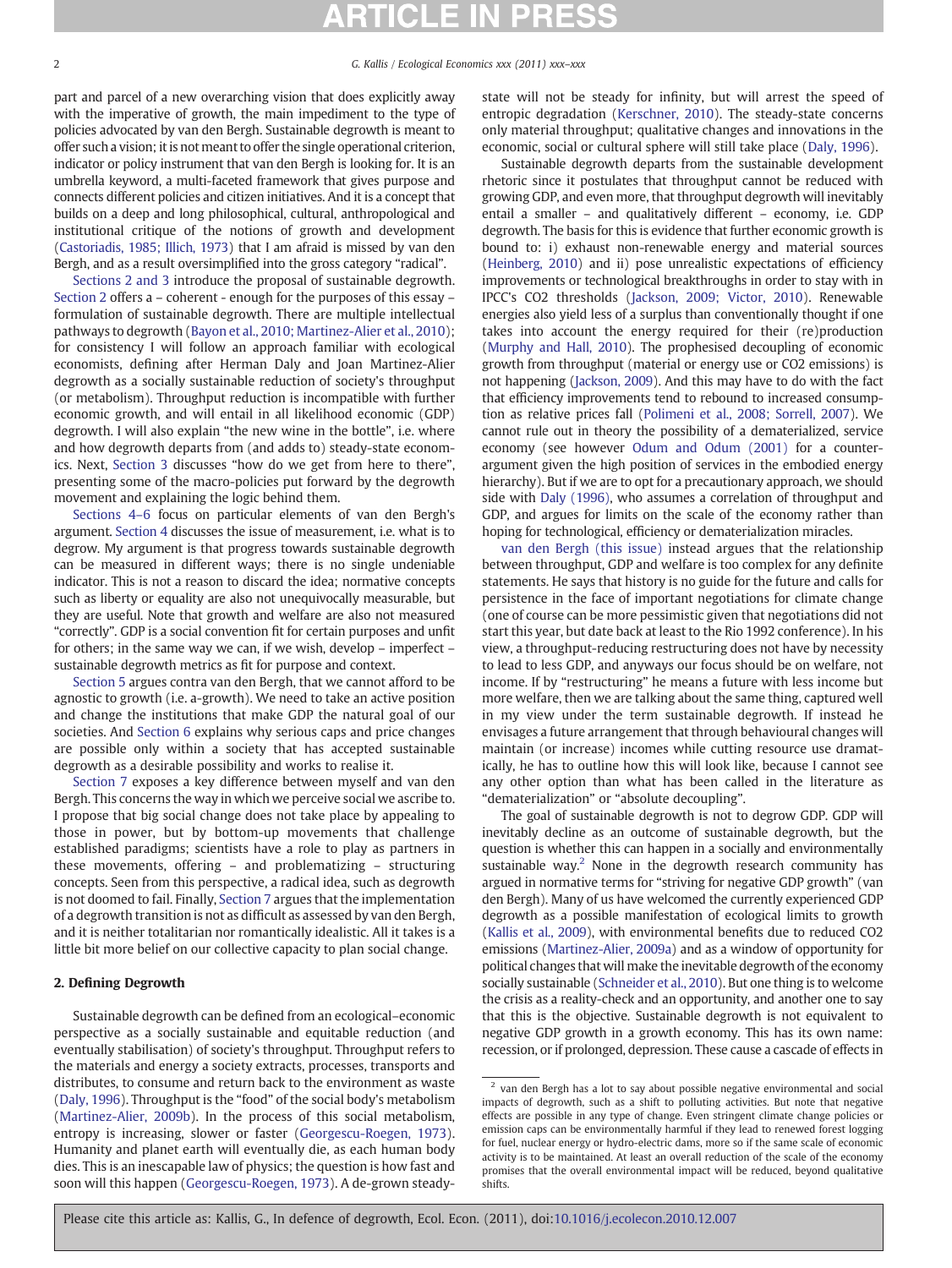terms of unemployment, economic insecurity, lack of credit and finally collapse of social peace (Spangenberg, 2010). Sustainable degrowth instead is the hypothesis that the inevitable – and desirable – economic (GDP) degrowth can be turned socially sustainable (Martinez-Alier et al., 2010; Schneider et al., 2010). It is a vision of a smooth process of downshifting the economy through institutional changes, managing collectively a "prosperous way down" (Odum and Odum, 2001).

The above propositions are "old wine" for ecological economists familiar with steady-state economics. There shouldn't be any surprise also with the logical extension that if we were to reach a steady state in the 1970s, then we have to degrow back to it forty years later. However, sustainable degrowth goes further:

First, there is a concern whether the descent to a steady-state can be achieved primarily by economic reforms, such as cap-and-trade mechanisms, the preferred policy instrument in steady-state economics. This is discussed more extensively in Section 5.

Second, beyond investments in natural capital (Daly, 1996), degrowth opens up the discussion of selective downscaling of manmade capital. It seems intuitive that if as a society we are to stay within ecological limits we will have to do with less high-speed transport infrastructures, space missions for tourists, new airports, or factories producing unnecessary gadgets, faster cars or better televisions (Latouche, 2009). We may still need more renewable energy infrastructures, better social (education, and health) services, more public squares or theatres, and localised organic food production and retailing centres. We need therefore a "selective degrowth" (Latouche, 2009), redistributing resources between public and private consumption and within and between generations.<sup>3</sup> Selective degrowth opens up a political debate about which extraction– production–consumption activities need to degrow and which ones need to grow. This choice cannot be left to market forces alone, because markets often bring havoc rather than gradual adaptation (the current crisis an example), and because markets discriminate in favour of the "haves" and against the "have nots". This is not only an ethical consideration, but also a politically pragmatic one, as popular support is required for a transition of that magnitude.

Are such selective outcomes possible within an economy whose overall scale is to shrink? van den Bergh raises the prospect of declining investments in renewable energies and declining social services under a degrowth scenario. However, essential public services do not need growth to be sustained. Cuba, the only country in the world which according to the WWF combines a high UNDP Human Development Index with a low ecological footprint (Latouche, 2009, 10) has maintained a high quality of health and education services (comparable to those of the U.S.) despite its poor and degrowing economy.<sup>4</sup> And preliminary models suggest that investment in renewable energy needs not suffer under a degrowth scenario, given certain reallocations of public investments (D'Alessandro et al., 2010). All these suggest that, at least, we should consider and study the possibility of sustainable degrowth, rather than rush to reject it.

The third, and most important, extension of the steady-state argument is the recognition that there is a possible incompatibility between foundational institutions of market economies and the goal of degrowth to a steady-state. In a general sense, that is not missed by politicians, the press or the population at large, degrowth, even if socially sustainable, is likely to shrink the surpluses and profits of private enterprises, redistribute costs between capital and labour and hence meet the resistance of those who have economic and political power (Spangenberg, 2010). This is not only because corporations have disproportional power in politics and media and can stop environmental or social reforms that harm their interests; there is a growing literature that suggests that the quest for growth is a structural feature of capitalism in all its varieties (Harvey, 2007). From this perspective, the problem is not the psychology of individual "greedy capitalists", but a system that structurally asks for greedy behaviours. Growth is not an option, but an imperative stemming from the structure of basic institutions, such as the use of private property as a collateral (van Griethuysen, 2010), debt, interest rate and credit (Loehr, 2010; Douthwaite, 2010), and the grow-or-die competition of private enterprises for profit and market share (firms opting for a steady-state in their profits, will be eliminated out by competitors) (Kovel, 2002). Under capitalism as we know it, the whole ensemble of economic institutions causes to reinvest any surplus accumulated back into production and further accumulation (Harvey, 2007). When growth stops as is currently the case, the edifice starts trembling. Debts cannot be paid, credit runs out and unemployment sky-rockets.

It is in this sense that some people writing on degrowth recognize the need for systemic political, institutional and cultural change (what van den Bergh frames and dismisses as "radical degrowth") in order to create a different system where expansion will no longer be a necessity and where economic rationality and goals of efficiency and maximization will not dominate all other social rationalities and goals (Gorz, 1994; Latouche, 2009; Polanyi, 1944).

A common response to the above is that capitalism is the best that we have, and that all other alternatives tried in the 20th century did worse. Indeed, experienced communist regimes also sought continuous – state rather than private – accumulation and growth (Latouche, 2009). Experienced communism failed to create an alternative individual and collective imaginary to the capitalist one of material affluence and economic growth (Castoriadis, 1985). The professionalization of expertise and the bureaucratization and centralization of government characterised communist and capitalist countries alike (Illich, 1973). Fotopoulos (2009) on the other hand, argues that whereas a planned (socialist or communist) economy chooses to grow, or is indirectly forced to by the dynamics of geopolitical competition (arm races), a market/capitalist economy "has to" "grow or die" given the dynamics of its foundational institutions of wage labour, private property, competition and allocation– mostly – by prices.

While this is a complicated debate, the crucial question here is whether the capitalist, market economies in which the majority of us live today can conceivably degrow voluntarily and stabilise into a steady-state. I think not. More than likely this will only be possible with such a radical change in the basic institutions of property, work, credit and allocation, that the system that will result will no longer be identifiable as capitalism (Gorz, 1994; Jackson, 2009; Latouche, 2009). van den Bergh (this issue) has a point though: there is a problematic vagueness in the degrowth proposal in so far as the post-capitalist alternative to which it hints is not specified. However this is not a reason for discarding the diagnosis: i.e. that growth is unsustainable and that the institutions of what came to be known as "capitalism" that mandate it, have to change. In fact, it might be better to remain agnostic and pluralistic at this stage about what a post-capitalist alternative could look like and let it emerge organically from the ground, rather than dictate it from any intellectual or political height.

In conclusion I propose a reformulation and alternative assemblage of the interpretations of degrowth that van den Bergh separated and criticised. Sustainable degrowth is defined as a socially sustainable process of downscaling society's metabolism and throughput, i.e. a degrowth of material production and consumption in van den Bergh's terms. This will inevitably lead to a decline in GDP, but this is

<sup>&</sup>lt;sup>3</sup> It is socially irrational for example to waste scarce resources with high potential, such as oil, in luxuries and conspicuous consumption, and not conserve them for the priority uses of future generations, such as health care or the preservation of information (see Odum and Odum, 2001).

<sup>4</sup> There is no reason to assume that this success has been bought at the expense of democracy and individual freedoms (i.e. that there is a link between the undemocratic character of the Cuban regime and the success of its social policies), unless one believes that if people are left free to choose they will always vote against their own interest of good public services. This indeed would be a heavy blow to the idea of democracy.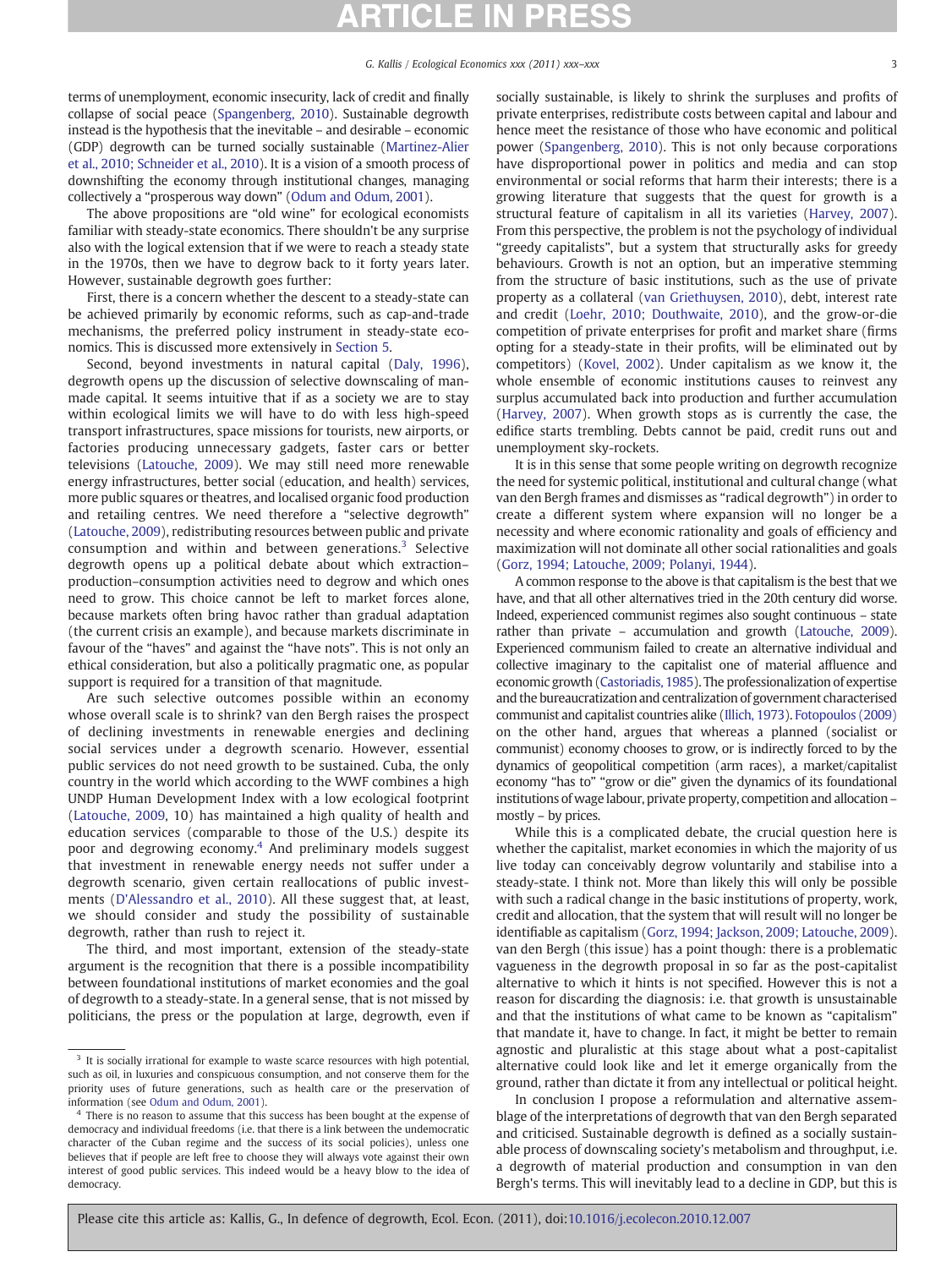not the objective *per se*. The hypothesis is that degrowth can, under certain conditions and policies, increase welfare and improve environmental conditions. Policies are proposed towards this end, including – but not only – a decrease of working hours (see Section 7). Finally, since capitalism needs growth, a fundamental reworking of its institutions and imaginaries is necessary for sustainable degrowth (van den Bergh termed "radical degrowth").

## 3. Policies for Sustainable Degrowth

Proposals on "how to degrow" are still fragmented and diverse, including a wide range of ideas ranging from radical "exit from the economy" alternatives (e.g. eco-villages, co-housing and rurban squats, consumer-producer cooperatives, permaculture and subsistence organic farming, and alternative non-monetary exchange systems) to proposals about a different type of associated, multilevel confederational direct democracy (Fotopoulos, 2009) to more reformist institutional and policy changes at the State level (Fournier, 2008, see also www.degrowth.eu). A sort of consensus emerges concerning the latter (e.g. Victor, 2010; Jackson, 2009; Latouche, 2009; Speth, 2009). Reforms emphasise redistribution (of work and leisure, natural resources and wealth), social security and gradual decentralization and relocalisation of the economy, as a way to reduce throughput and manage a stable adaptation to a smaller economy.

Concrete policies discussed in this vein include a reduction of working hours (Gorz, 1994; Victor, 2010), including the proposal of a 21-hour working week (www.neweconomics.org), institutions guaranteeing minimum health and economic security to all, such as a basic income (Raventós, 2007), labour policies that allow for less productivity and more employment in sectors where human contact adds value, such as health or education (Jackson, 2009) and salary caps (Latouche, 2009). Redistributive taxation, taxes on international capital movement and a tightened control on tax havens, is hoped to secure enough funds to finance low economic cost-high welfare public investments, e.g. in community education or health and in convivial goods, such as new public squares, open spaces, community gardens, etc (Latouche, 2009). The reduction of working hours is also expected to increase welfare.

Policy instruments discussed for the strengthening of local economies (re-localisation) include the circulation of locally-based complementary currencies that keep wealth within the communities (Seyfang, 2001) and the breaking-down and decentralization of banks and financial institutions (Korten, 2008).

Taxes on environmental damages, CO2 and nuclear energy are other systemic interventions proposed and so are caps (limits) on CO2, energy and resource uses and pollution (Alcott, 2010). Caps can also take the form of moratoria on resource extraction and new infrastructures (nuclear plants, highways or dam infrastructures), or commitments to leave resources in the ground (Kallis and Martinez-Alier, 2010). Regulatory bans are foreseen for very harmful activities (e.g. resource extraction in frontier areas, and nuclear energy), including advertising (Latouche, 2009; see also www.degrowth.eu).

These policies are not always new, and may have been proposed in the past and in different contexts. In fact, they are not incompatible with part of the policy package of van den Bergh. The crucial difference here is however that the degrowth package is seen as part of an overall change in direction; not only the means but also the ends change. In Sections 6 and 7 I explain why this is important.

## 4. Measuring Degrowth

A central criticism in van den Bergh's article is that degrowth definitions are imprecise since they cannot be expressed in a clear goal and associated metric. For example, assuming that we propose GDP degrowth (which we do not), van den Bergh argues that GDP does not distinguish between dirty and clean economic activity, hence a GDP decline can be environmentally harmful. Equally he criticises consumption or production degrowth because aggregate consumption in monetary terms or physical degrowth in kg hides composition and baskets together important with un-important parameters. van den Bergh's criticism is fair: there is no single material, energy, value or other aggregate parameter that measures progress in the direction of sustainable degrowth. But is this a problem?

van den Bergh implies that in so far as sustainable degrowth cannot be measured, it remains imprecise and therefore not very useful, scientifically or politically, more so since in this way there is no yardstick to evaluate policy effectiveness. However, precision is not equivalent to measurability, and more importantly, usefulness is not necessarily related to definitional precision. There are many concepts in the social sciences that help us structure reality, understand social patterns or imagine and shape a new direction, but they cannot be captured in indicators or expressed in numbers. For example, there are conflicting interpretations of "liberty" or "equality", and no undisputed variables to measure them. Still we can intuitively sense what a breach of liberty is.

Furthermore as Martinez-Alier et al. (2010) note "the validity of concepts … not only hold by their intellectual framing but also by their capacity to contribute to the social changes they advocate". Philosophers are still scribbling over the meaning of "liberty" or "equality", but this did not stop the French revolution from changing the world, probably for the better. Likewise, degrowth will be politically useful if it mobilises people to bring beneficial social change and this will not be determined by whether it can be expressed in a single indicator or not. van den Bergh is right that political change requires also concrete proposals, or even rallying slogans with specific (measurable) demands. The call for equality for example was expressed in concrete demands to end slavery, give women equal rights or provide full employment and social security. These were indeed clear and unequivocal goals unlike sustainable degrowth. But sustainable degrowth is not meant to be a call in itself but an umbrella vision, like equality, that brings together under a common framework a number of specific demands: 21-hour working week, basic income for all, leave oil in the ground, cap CO2, cap salaries, etc (see www.degrowth.eu and http://www.neweconomics. org/). Any of these specific demands can act as an entry points towards a degrowth transition. Importantly, these demands can create broader social coalitions, including not only environmentallyconcerned groups, but also trade unions, precarious workers and the unemployed or environmental justice movements in the Global South (Gorz, 1994; Martinez-Alier, 2010).

Despite my argument against the importance of measurability, I do not mean that we cannot work out indicators to capture different aspects of sustainable degrowth. We can think for example of possible variables that capture socially sustainable degrowth, such as throughput-related ones (e.g.: CO2 emissions, percentage of land that is urbanized, hazardous waste in kg per capita, and total km travelled by food from source to consumption) and/or welfare ones (poverty levels, equality indicators, self-reported happiness, etc). Disaggregated information may be more valuable in some analytical or policy contexts, and aggregated indexes, with due recognition of their caveats, in other, more communicative contexts. Decrease of throughput variables and increase of welfare variables (or an aggregate of them) may indicate progress in the direction of sustainable degrowth. Of course there are problems in aggregating different environmental indices or material flows (van den Bergh, this issue), but I am confident that the fact that kgs of gravel cannot be aggregated with kgs of gold will not come as news to researchers of the Wuppertal Institute in Germany who have been working with material flow indicators. Of course any indicator system is imperfect, entailing incommensurable value claims and choices on what to measure, ad hoc weighing for aggregation or problems of empirical measurement. But this is not particular to degrowth and it cannot be an argument against it.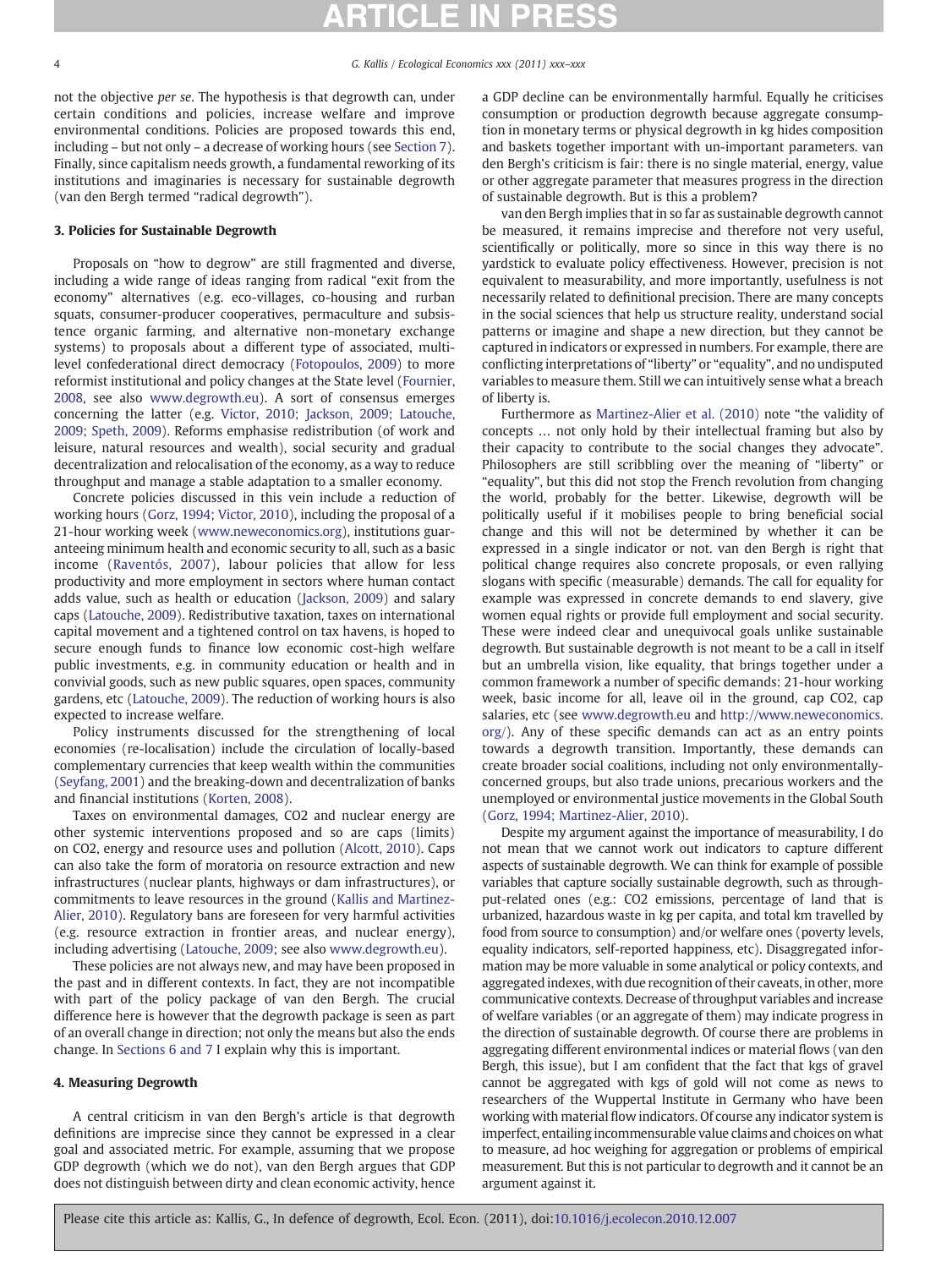# 5. Agrowth or Degrowth?

van den Bergh calls for a-growth, i.e. indifference to the question of growth, in its positive or negative ("degrowth") formulation. There is indeed some contradiction in attacking growth with a term, "degrowth", that maintains it as its reference point (Latouche, 2009). Unfortunately, there is no way round this; atheists too have to refer to and position themselves with respect to "Theos" (God in Greek) God, in order to deny God's existence.

Furthermore I disagree with van den Bergh when he focuses the whole problematic about growth upon the question of the metric, GDP. Ignoring GDP is an important first step but it alone is not enough because, unlike what van den Bergh thinks, economists' and politicians' fixation with GDP is a manifestation, not a cause of society's "growth fetishism" (Hamilton,  $2003$ ).<sup>5</sup> It is here that the culturalist and institutional critiques of growth that are an essential part of the degrowth debate become relevant (e.g. Castoriadis, 1985). The striving for more and more money and material wealth at the personal and national level precedes the notions of "growth" or "GDP". The fetishism of growth is broader than the fetishism of GDP and has deep structural (political– economic) and cultural roots that interconnect the macro level of financial, property or labour institutions to the micro level of individualistic, utilitarian values and imaginaries (Castoriadis, 1985). While economists and their tools have played an important role in structuring and legitimating the idea of growth (Mitchell, 2002), we are fetishizing their power if we don't see behind them the structures that have made economic growth the dominant social, political and individual objective. The social imaginary of "growth" plays in capitalist societies the role that religion played in pre-capitalist ones (Castoriadis, 1985). Economists may well be the priests of the religion of growth (Nelson, 2001). van den Bergh's (2009) battle to convince mainstream economists to ignore growth is admirable, but I am afraid he is trying to convert priests to agnostics.

Serge Latouche, one of the primer exponents of degrowth, has also called for a-growth. But his is not a call for ignoring a particular indicator (GDP), or convincing economists about its faults. Latouche's "a" is an active "a" as in atheism, not one of indifference, as in "agnostic".<sup>6</sup> Latouche means escaping culturally, materially and politically from the dominant mode of thinking of "economism" (Kallis et al., 2009). Latouche calls for a "decolonization of the imaginary", an active process of liberating thought, desires and institutions from the logic of growth, productivism and accumulation for accumulation's sake. In fact, in my view the English prefix "de" represents better the active nature of this liberation process: we have to get rid of the imperative of growth, institutionally and mentally, it won't go away just by ignoring it. The "de" in degrowth is therefore not only a "de" for throughput decline, but also a "de" for cultural and institutional decolonization from economism and the religion of growth (Bayon et al., 2010).

### 6. Market Solutions and Economic Restructuring

As an alternative to degrowth strategies, van den Bergh reinstates an environmental economist's perspective that product and service prices need to reflect much better environmental and climate externalities, which will then force people to change their behaviour. He argues that rather than trying to govern a reality that is too complex to comprehend and plan it to specific outcomes of reduced consumption, it is better to "cap-and-trade" or price externalities, sending signals to consumers, which in turn will lead the economy to a qualitative shift from polluting to clean activities, what he calls "economic restructuring". van den Bergh suggests that we should remain agnostic about the impact of such restructuring on growth both because we cannot predict what will happen and because being explicit about the possibility of degrowth will undermine the adoption of the policies. I disagree for six reasons:

- 1. As explained above, if we take technological optimism out of the picture, I fail to imagine ways of a restructuring (through a CO2 cap or otherwise) that will not involve significantly less economic activity and a decline of GDP and incomes. I suspect that the undefined qualitative change of behavioural shifts that van den Bergh expects will resemble what we define as sustainable degrowth, i.e. a society with frugal consumption and downshifted, more localised economies. I prefer to call things with their name and make clear that this is what we are aspiring to, more so since in this way we will have to debate how to make the descent smooth (Odum and Odum, 2001). There is no political gain to be made by hiding consequences from people and pretending that maybe we can have the cake and eat it all. On the contrary there is a high risk of tactic agnosticism backfiring if and when people experience a loss of income or material comfort to which they did not consent.
- 2. There is general scepticism within the degrowth movement concerning policies that involve the institutionalization of new markets for goods and services that were previously not treated as commodities (e.g. domestic work, and ecosystem services). The substitution of money relations for social relations which were not mediated by the profit motive is seen as problematic *per se*, and responsible for cultural and spiritual degradation. Also following Polanyi (1944), there is concern that the commodification of nature and labour, "fictitious commodities" that are not produced for market exchange, is at the heart of economic and social crises. However, whereas there is agreement on the need to set limits to the social domains upon which market rationality applies (Gorz, 1994), there is also pragmatism in that some environmental bads, such as CO2 emissions, may need to be priced and taxed, if they are to be reduced (Latouche, 2009).
- 3. Unlike what economic models and graphs assume, prices are not necessarily a smooth or automatic mechanism of adaptation. Even if prices change gradually, oil or CO2 are such vital elements of the economy that there is risk of shocks and unpredicted non-linear effects. Some analysts link the current economic crisis and this of the 1970s to the hike in oil prices (Hall and Day, 2009). There is much to say in favour of the traditional planning perspective in terms of adaptation (see Section 8)
- 4. Arguments in favour of prices are often tautological, as market prices are by definition more efficient than so-called "command and control" instruments, since economists define efficiency in terms of the degree of allocation by market prices. The evidence however suggests that regulation may also be effective; the Montreal protocol for example that regulated the phasing out of ozone-depleting substances has been relatively more successful than the emissions trading-based Kyoto protocol (Velders et al., 2007).
- 5. Changes in energy or resource prices, and by extension food prices, are likely to affect unevenly the most vulnerable segments of the population (e.g. energy poverty, and famine). Some economists argue that we should distinguish between efficiency and distribution and change prices irrespective of equity impacts, taking care of distribution separately. Experience however tells us that this is seldom done. We need a comprehensive policy package of

<sup>&</sup>lt;sup>5</sup> Imagine for example a scenario under which governments follow a type of "Sarkozy Commission" proposal and substitute GDP with new well-being indicators (convenient indeed for governments in a period of stagnant or declining incomes). Would this change much in terms of government, firm or individual strategies? Firms will still need growing profits to survive in a competitive environment, individuals will need higher salaries to be secure and continue enjoying access to what is valued by their peers, and governments will still need more money to pay for their growing expenditures. van den Bergh implies that he has no problem with the pursuit of money at all levels in so far as ecological limits are set. The question is then whether the pursuit of money can be sustained and subordinated within such limits, or whether it unleashes a dynamic that will make sure that no limits stand in the way of profits.  $6$  I owe this observation as well as many of the ideas exposed in this section to

Giacomo D'Alisa.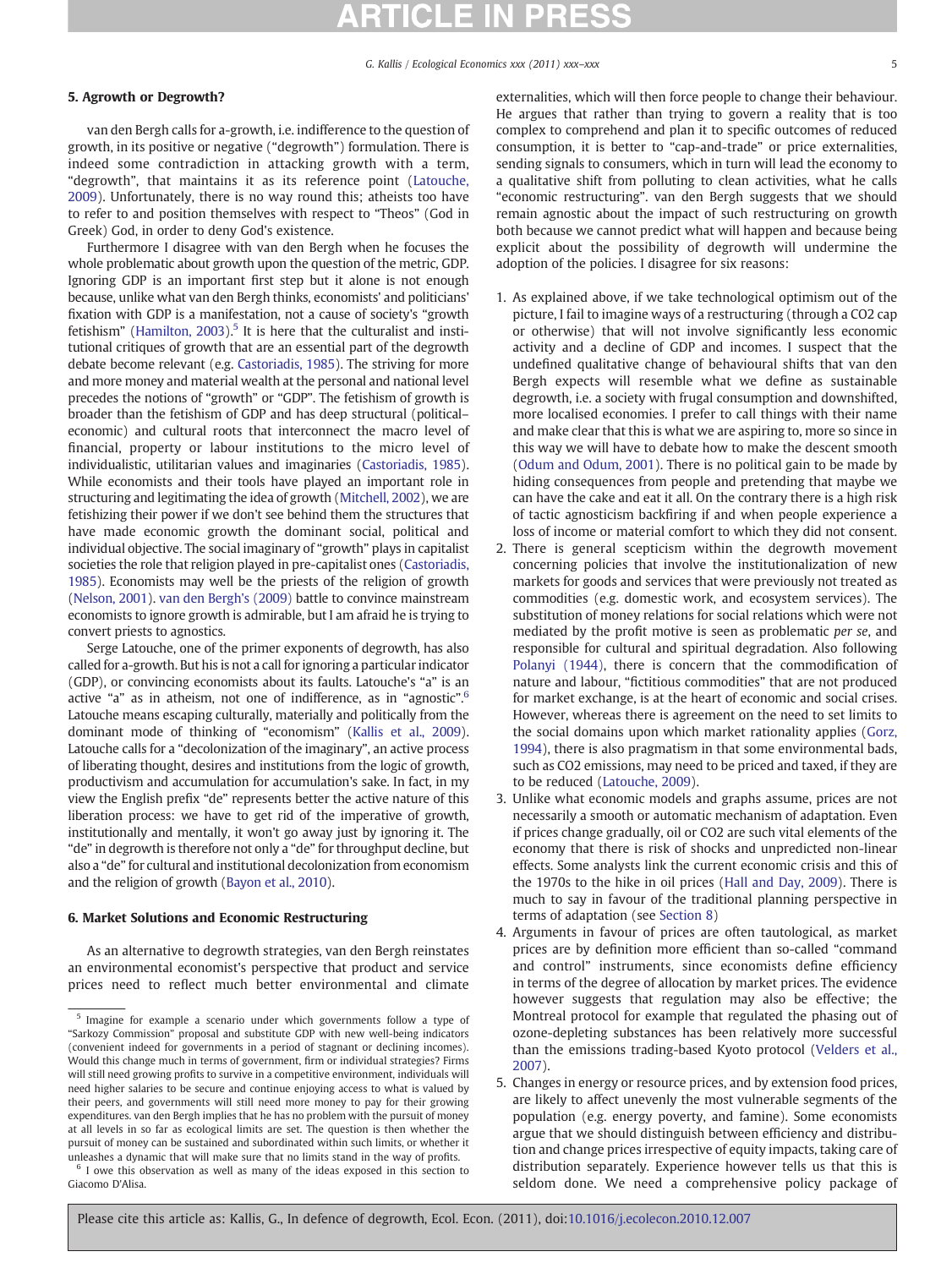environmental, social and economic reforms (such as reduced working hours, basic income and health coverage) that will make sure that the costs of the transition are not unequal distributed and no one falls out of society's safety net.

- 6. Caps and taxes on environmental damages are likely to increase the cost of many growth-producing activities, which will have to internalise and account for, otherwise displaceable, costs. Many activities that form the core of the current economy (e.g. plastics, heavy metals, and big oil) would have never come to be if they had to pay for their externalities (more so inter-generational ones). As Latouche (2009, 74) comments, perhaps exaggerating to make a point, "with proper prices, civil aviation would come to a halt, and there would probably not be many cars on the world". Such "costs" and impacts are precisely why polluters are seldom seriously asked to pay and why caps are seldom set at significant levels. As a result, within the current profit-driven political–economic system, the cap-and-trade schemes that end up being accepted and implemented are often lightly regulated ones with low caps, which offer new outlets for accumulation, but little much else (see Spash (2010) and Swyngedouw (2010) for the case of carbon trading).
- 7. Externalities are cost-shifting successes (Martinez-Alier, 2002). It is naive to think that internalising them is just a matter of "policy" and can be done without significant political and social change. Latouche (2009, 75) puts it vividly: "a politician who would propose such a programme and implement it when elected would be killed before the week was out". Some polluters are more likely to recourse to violence than pay for their environmental or social externalities (Martinez-Alier, 2002). Powerful interests will not sit back quietly, accept environmental caps and taxes and adapt to van den Bergh's "economic restructuring". On the contrary, they will use their political muscle and benefit from the potential impact on the poor to form cross-class alliances to repeal serious reforms.

A degrowth agenda would face even more resistance from the same quarters. But degrowth is not a "policy"; it is framed as a political alternative that seeks a popular mandate for radical changes (including caps and environmental taxes). The question then is whether such an alternative could ever become popular. To this question I now turn.

# 7. Social and Political Change

Sustainable degrowth is a multi-faceted political project that aspires to mobilise support for a change of direction, at the macrolevel of economic and political institutions and at the micro level of personal values and aspirations. Income and material comfort is to be reduced for many along the way, but the goal is that this is not experienced as welfare loss.

van den Bergh is sceptical about the political feasibility of this proposal. Beyond arguments and opinions, both of us, an economist and an environmental scientist, have to read and learn from historians and social scientists that have studied big social and political changes. But let me discern our differences on how we see social change happening, and hence clarify the debate over the feasibility of the degrowth proposal.

In van den Bergh's implicit mental model of political change there are scientists, politicians, and the people. The role of scientists is to convince politicians and people about what needs to be done. Ideas such as degrowth that are unlikely to be accepted by "mainstream" scientists and hence politicians should be avoided, since they are likely to remain a marginal rearguard.

There are two problems with this. First, van den Bergh sees scientists and their proposals ("policies") in isolation from the political-economic system of politicians and vested interests within which such proposals come to operate, and of which scientists themselves are part of. Economists are not unbiased observers or developers of metrics; they are key players in the perpetuation of the growth economy and imaginary.

Second, in van den Bergh's implicit model, it is to powerful politicians we should all, scientists and civil society, appeal to. From such a perspective, which takes the current distribution of power as granted, there is little hope for a degrowth proposal. However, there is an alternative viewpoint, according to which big social change never appeals to the "kings" and "priests" of the time. Revolutionary changes, in society or science, are often punctuations after big periods of stasis or development locked in a paradigm (Kuhn, 1962). Crises and quick reversals of what was perceived as the normal direction of things (Davies, 1962) open windows of opportunity for change. As Wallerstein (2010, 141) puts it: "when the system is far from equilibrium … small social mobilizations can have very great repercussions". According to Korten (2008) mobilisations start with a "new cultural story" initially a conversation among a few, that gradually comes to challenge an established paradigm that seemed previously unmovable. In the gap and loss of meaning created by a crisis, such new stories may be seen to offer more convincing explanations and directions for action. Small, but accumulating, actions stemming from the initial conversations create gradually a new reality and give a concrete expression to the benefits of a different way of doing things. The new cultural story and the alternative, liberated social spaces and practices that embody it connect disparate people across interests and generate a social movement of thought and practice. As liberated spaces expand people lead and leaders (old and new ones coming in power) follow and respond (Korten, 2008).

The movement for degrowth is much more in accordance with Korten's model of revolutionary social change (Fournier, 2008; Baykan, 2007), than the more technocratic model underlying van den Bergh's view. Scientists working on degrowth counter a false cultural story (growth as progress) and work to construct a new even if imperfect one (sustainable degrowth). Scientists are in conversation with practitioners and activists "escaping the economy" – (Cattaneo and Gavalda, 2010) – who embody degrowth ideas in new material spaces. Scientists and practitioners network to experiment, creating new spaces, intellectually and physically. $7$  A movement may grow which will extend this new alternative cultural story, build alliances with other similar cultural stories and movements, and in the void opened by the current crisis, create a convincing and popular alternative.

In my view, climate change and the creation of a low-carbon society require such a revolutionary social change (not in the sense of violent, but in the sense of fast and dramatically different), rather than the marginal one – politically speaking – implied in van den Bergh's model. van den Bergh proposes an ambitious policy agenda, but offers no associated ambitious political proposal on how could this become possible (or an explanation why the same proposals have been on the table for so many years without being effectively implemented).

# 8. Feasibility and Acceptance

A State that institutes salary caps, sets strict emission caps, increases taxes to the rich or bans advertising will need some muscle. But there are currently strong and intensifying interdependencies between politicians and private interests, not least through the funding of political parties, which themselves depend on a growing economy. For some the control of governments by vested private interests marks the end of democracy and the dawn of an era of oligarchy (Kempf, 2010). The degrowth proposal is at odds with such tendencies, as it insists in the possibility to bring radical – ecological and redistributive – change through parliamentary democracy (see Latouche, 2009). We cannot

<sup>&</sup>lt;sup>7</sup> The second international conference on degrowth followed a novel format whereby scientists and practitioners discussed in facilitated working groups policies for degrowth and research priorities (see www.degrowth.eu).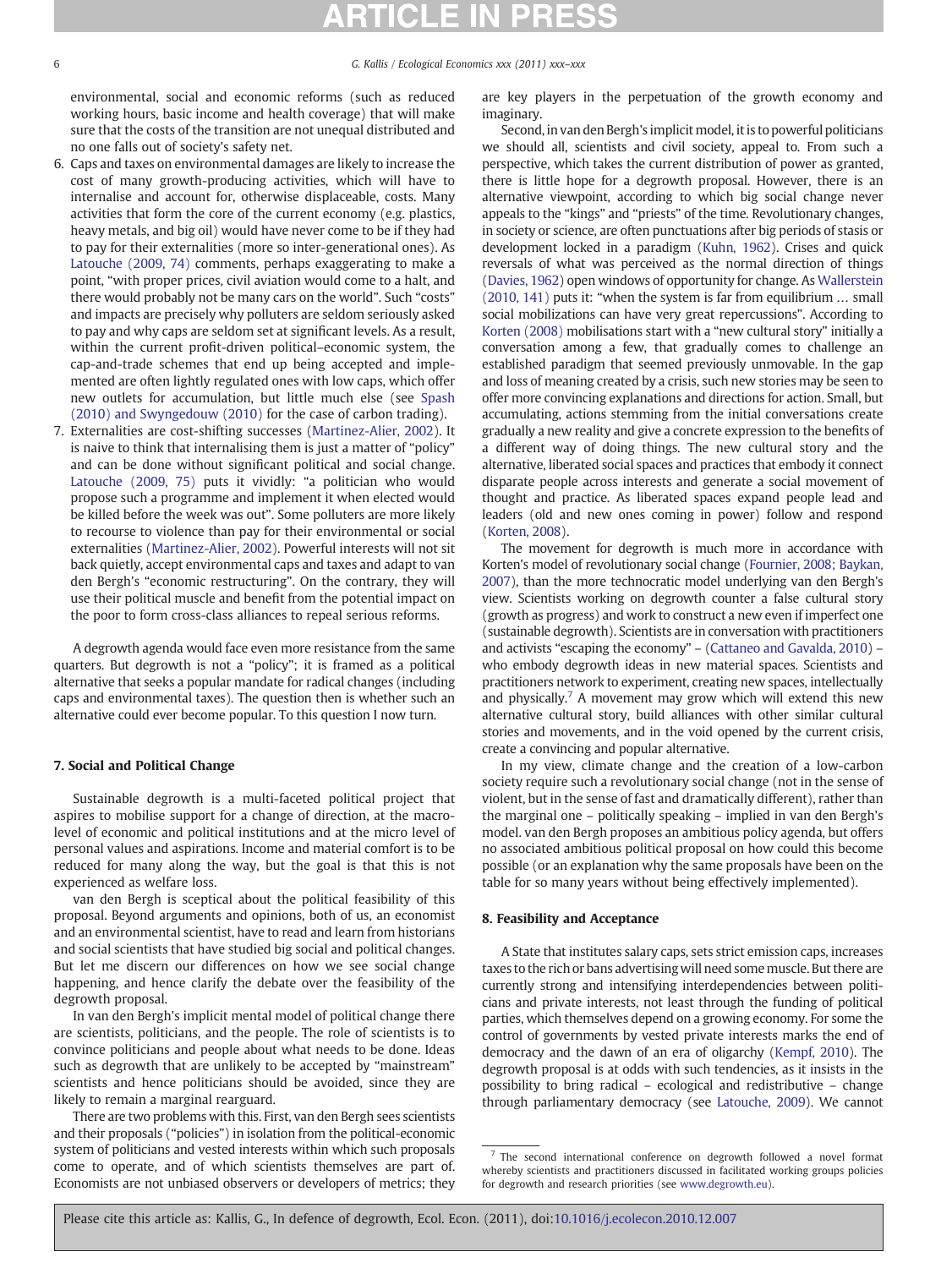surrender *a priori* the possibility of a non-totalitarian, popularly elected government with a mandate to redistribute and plan in the direction of sustainable degrowth. In the past we have had reasonable democratic planned economies that boldly redistributed surpluses from private consumption to public goods. Mike Davis (2007) documents how the U. S. economy was refashioned in a stroke to fight fascism: as investments were shifted from private consumption to the public war machine, cars were shared, hitchhiking became a popular way of transport, bicycles made a comeback, urban food gardens multiplied and recycling and thrift reached unprecedented levels. As a voluntary communal spirit reigned, conspicuous consumption became socially ostracised (exhibiting publicly that you are rich remained unpopular well into the 1970s). It is a manifestation of the colonization of our imaginary that we now consider infeasible any bold collective attempt to plan our way out of the ecological catastrophe. As philosopher Slavoj Zizek puts it, it is much easier for us to imagine the end of the world than serious social change.

van den Bergh is sceptical also of the prospect of individuals opting voluntarily for living a simpler and more frugal life (much less to fight politically to demand it). In his view, the image of the hunter–gatherer cannot appeal to a society of locked-in shopping mall consumers, more so given the biological – evolutionary – roots of selfish, conspicuous consumption. First, since this is a common – and easy – criticism, let me make clear that the hunter–gatherer or the caveman are not the ideal human subjects of degrowth. In my view, it is the convivial yet simple and content, enlightened human (my own preference goes for Kazantzakis' fictional hero "Alexis Zorbas"). Degrowth does not imagine turning back the clock to an idealized past that may have never existed, but using the capacities we have developed to create a mature future of being content with little material, but abundant relational, goods (Latouche, 2009). The desire for a simpler, secure and more communal life resonates with a large part of the population, well beyond radical environmentalists.

Whereas social positioning and the desire for differentiation might as well be programmed in our genes, this does not need to take necessarily the shape of an endless rivalry for material accumulation. Ceremonial sport competitions are a much nobler and cleaner way to channel rivalry and status differentiation for testosterone-filled males. Anthropologists document the multiple forms rivalry has taken in human societies from gift-giving to self-sacrifice as the ultimate honour. Conditioned by genes, cultures still decide. Our capitalist culture does select for material possession, but the driving force is the structural imperative of the system to grow or die, not the genes of the people. The positional quest for wealth in our "affluent society" is linked to state policies that have shifted investments from public to private goods (Galbraith, 1998), in order to maintain at all costs private accumulation. Precisely because there are "complex factors of lock-in" (van den Bergh, this issue), we need to plan systemic change. People were alright without shopping malls and televisions a few decades back, and rest sure they will so be if they have to live without them in the future.

## 9. A Common Ground

In this article I argued that in these times of crisis we need a new story-line and vision; a new political project, not individual environmental policies, increasingly rejected because of their "cost on the economy". Sustainable degrowth does away with economism and growth and offers such a promising vision which is cohesive enough for the purpose. The vision is one of a society with a stable and leaner metabolism, where well-being stems from equality, relation and simplicity, and not material wealth. The hypothesis is that this vision, and the transition to it, is doable. And the research challenge is to study the conditions under which this hypothesis may turn out true.

A central difference with van den Bergh originates in our assessment of the relationship between throughput, growth and welfare. A key question is whether the past correlation between throughput and GDP, and the failure of absolute decoupling suggest a more structural correlation between the two. This is a fertile area for theoretical and empirical research.

Even if we disagree in much with van den Bergh, we share a defiant optimism in the face of generalized pessimism, if not despair. And we share some common remedies (e.g. international climate change agreement, reduced working hours, and controls on advertising). Although in my view such policies require radical political change of the sort explained above if they are ever to be seriously implemented, I do not suggest waiting for this before we start researching or promoting them. Numerous interesting questions emerge including for example, the effectiveness of reduced working hours schemes and their implications for social security; the feasibility of reduced working hours in a context of peak-oil; the effects of possible income and resource tax reforms; policy packages to account for the distributive consequences of environmental taxes or resource caps; modelling of the conditions under which international cooperation might emerge and the attributes of workable governance schemes; effective tools for regulating advertising, while allowing free communication, etc. Our exchange raises also the need for an ecological macro-economics linking environmental and sustainability issues to the "big" themes of the economy: inflation, debt, finance, banks and currencies. What sort of financial or monetary institutions do we need for a de- or non-growing economy?

Such fundamental questions about the core institutions of capitalist economies were not addressed under the framework of "sustainable development". Even if degrowth wanes as a scientific or political project and the truths and desires it represents find expression in a new keyword, its long-lasting legacy will be that it brought important questions back on the table.

# Acknowledgements

Thanks to Jeroen van den Bergh for his comments to various drafts of this article and for the numerous discussions we have had. My ideas owe a lot to conversations with Joan Martinez-Alier, Giacomo D'Alisa and Francois Schneider as well as tens of hours of Monday evenings spent joyfully with the Barcelona degrowth reading group.

# References

Alcott, B., 2010. Impact caps: why population, affluence and technology strategies should be abandoned. Journal of Cleaner Production 18 (6), 552–560.

- Baykan, B.G., 2007. From limits to growth to degrowth within French green politics. Environmental Politics 16 (3), 513–517.
- Bayon, D., Flipo, F., Schneider, F., 2010. La décroissance, 10 questions pour comprendre et en débattre. Editions La Découverte

Castoriadis, C., 1985. Reflections on "rationality" and "development". Thesis. 10/11, 18–35. Cattaneo, C., Gavalda, M., 2010. The experience of rurban squats in Collerola, Barcelona: what kind of degrowth? Journal of Cleaner Production 18 (6), 581–589.

- D'Alessandro, S., Luzzati, T., Morroni, M., 2010. Energy transition towards economic and environmental sustainability: feasible paths and policy implications. Journal of Cleaner Production 18 (6), 532–539.
- Daly, H.E., 1996. Beyond Growth: The Economics of Sustainable Development. Beacon Press.
- Davies, J.C., 1962. Toward a theory of revolution. American Sociological Review 27 (1), 5–19.
- Davis, M., 2007. Home-front ecology. What our grandparents can teach us about saving the world, Sierra Magazine, July/August 2007.
- Douthwaite, R., 2010. Why the global debt burden means there will be no recovery. Proceedings of the 2nd International Conference on Economic Degrowth for Ecological Sustainability and Social Equity.
- Fotopoulos, T., 2009. The Multi-Dimensional Crisis and the Inclusive Democracy. IJID Publications.
- Fournier, V., 2008. Escaping from the economy: the politics of degrowth. International Journal of Sociology and Social Policy 28 (11/12), 528–545.
- Galbraith, K., 1998. The Affluent Society. Houghton Mifflin, New York.

Georgescu-Roegen, N., 1973. The entropy law and the economic problem. In: Daly, H.E. (Ed.), Economics, Ecology, Ethics: Essays toward a Steady-State Economy. W.H. Freeman, San Francisco.

Gorz, A., 1994. Capitalism, Socialism, Ecology. Verso, London.